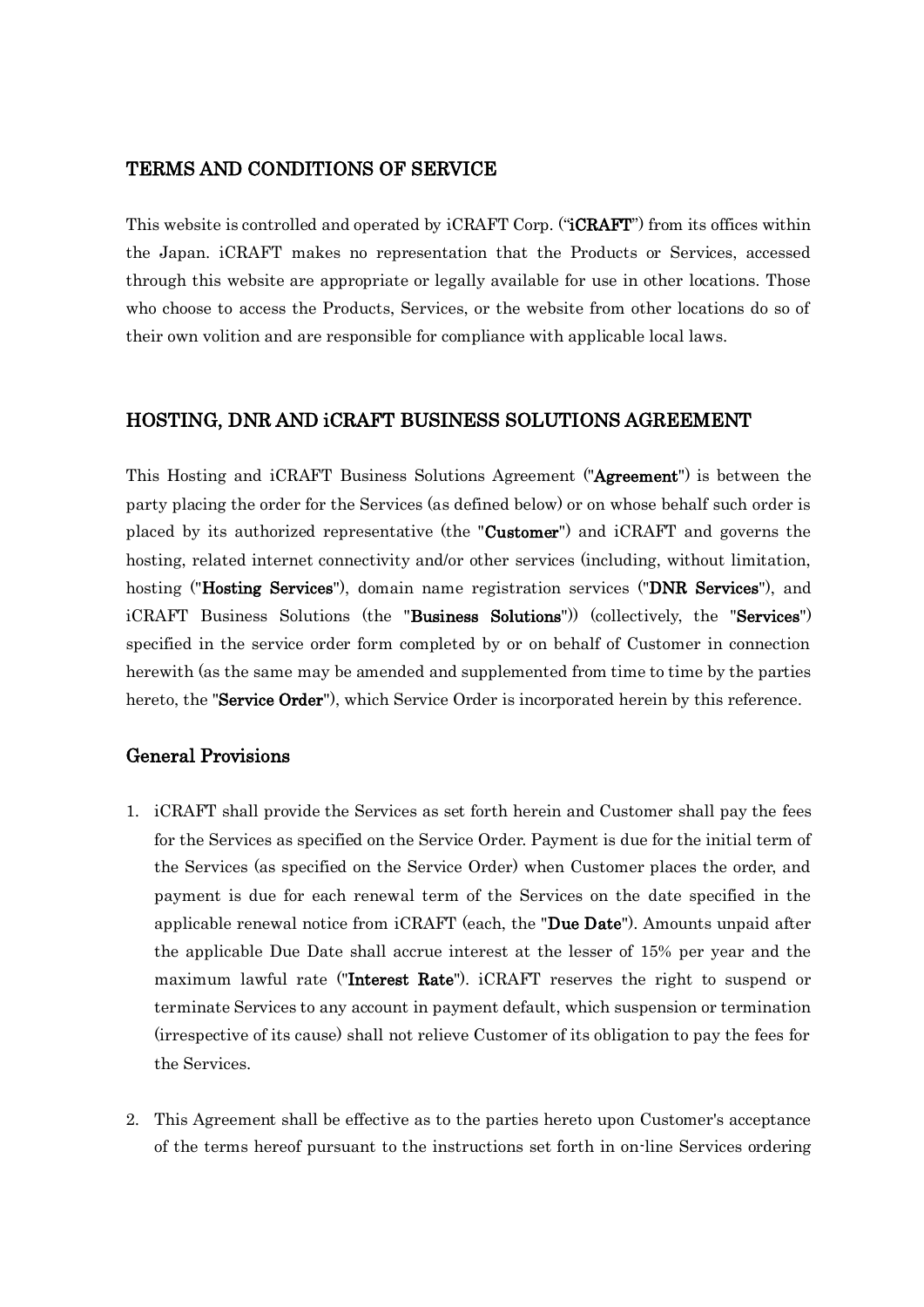process (the "Effective Date") and shall continue to the Expiration Date (as defined below). Unless (i) earlier terminated in accordance with the terms hereof, (ii) otherwise renewed for a specific renewal term, (iii) other than with respect to Hosting Services, or DNR Services, Customer has given iCRAFT written notice of termination within 10 days following the date of iCRAFT's renewal notice regarding the Services or (iv) iCRAFT has given Customer written notice of termination, this Agreement shall renew and continue in effect for a renewal term equivalent in length to the term just ended (unless otherwise requested in writing by Customer) at iCRAFT's then-current price for such term length for the Services as set forth in the applicable renewal notice from iCRAFT. "Expiration Date" means the last day of the service term for which any Services are ordered (as per the applicable Service Order), with such service term being measured for purposes of this definition from the date iCRAFT first makes the Services available for use by the Customer ("**Commencement Date**"), as extended by any renewal term. Any cancellation for these products made after the renewal date will not result in any pro-rating or refund for these products. iCRAFT may use third-parties to provide products and services to our customers. A portion of related Services may be terminated or modified upon either the termination of the underlying agreement between iCRAFT and the vendor providing third-party provided services or if iCRAFT determines that the Services no longer meet iCRAFT's specifications or standards. iCRAFT may, at its sole discretion, replace these related Services with other Services that provide a comparable value.

3. As part of the Services (other than DNR Services, or Business Solutions), iCRAFT provides servers, the associated operating system, if applicable, and other applicable software, equipment used for Internet connectivity and required space in a iCRAFT data center (collectively, the "Equipment"). iCRAFT acts solely as a provider or "reseller" of the Equipment it uses to provide the Services, which have been manufactured or otherwise provided by a third party. iCRAFT will perform the initial configuration of the Equipment and such maintenance and support Services as are specified on the Service Order. iCRAFT will occasionally perform maintenance services which Customer acknowledges may require Equipment downtime, and in such event iCRAFT will attempt to provide prior notice of such downtime. Customer shall supply (and shall cause its third-party suppliers to provide) iCRAFT with such reasonable assistance as iCRAFT requires to provide the Services. Customer is solely responsible for all other services not specified on the Service Order, which may include, without limitation, the management, administration and support of Customer's software and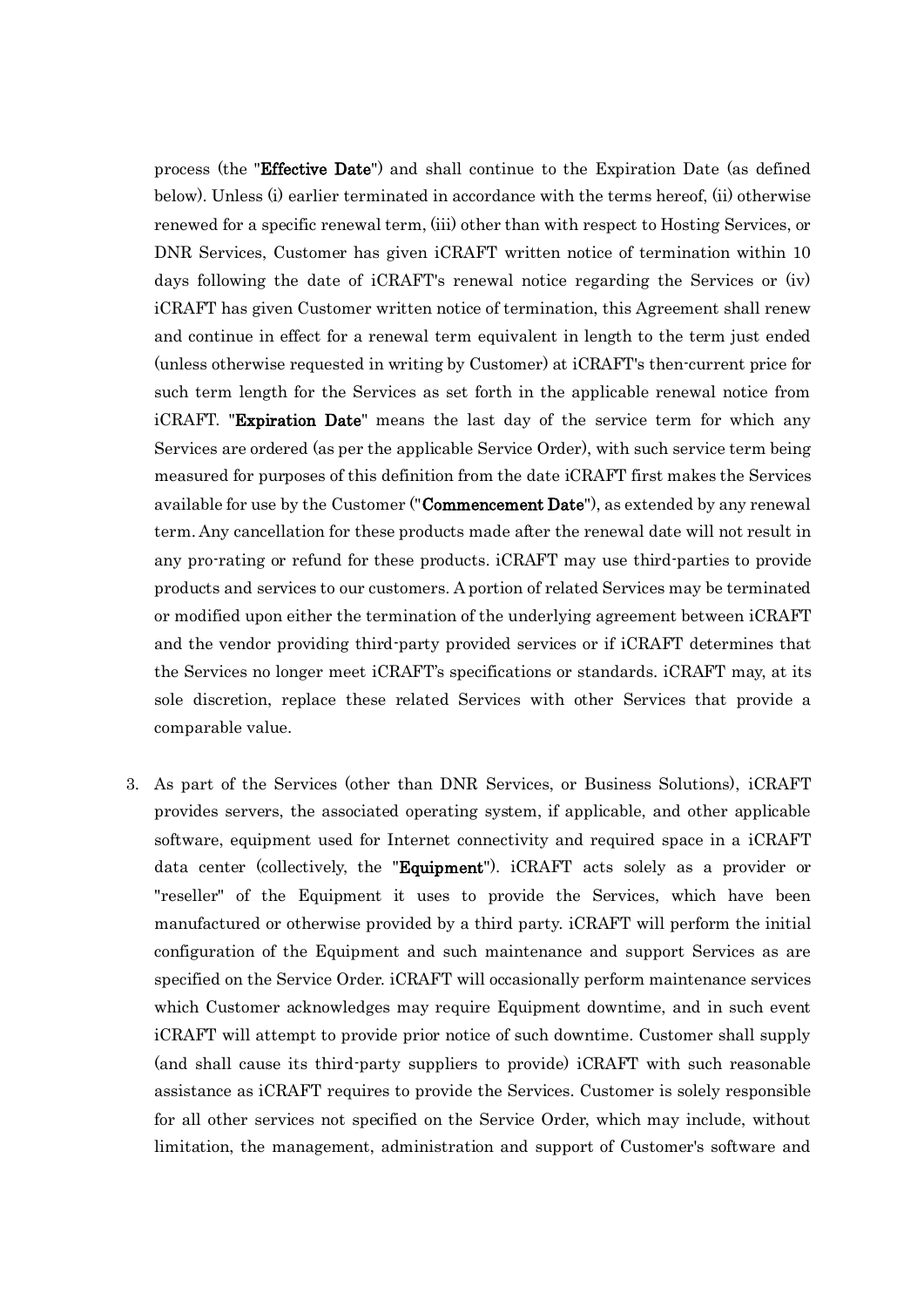the software that is part of the Equipment once it is installed by iCRAFT. In addition, Customer acknowledges and agrees that while iCRAFT may perform certain backups as part of its internal operations with respect to the Services, such backups are not meant to be a complete disaster recovery solution for Customer and, as such, Customer is solely responsible for backup of its software and data residing on the Equipment.

- 4. iCRAFT shall have no obligation to provide support and no liability for any interruption or deficiency in the Services resulting from (a) tampering or alteration of the Equipment by persons not authorized, or in a manner not explicitly required, by iCRAFT or (b) the function or malfunction of hardware or software not supplied by iCRAFT. Customer shall promptly report all alterations to Equipment or software initiated or implemented by persons not explicitly required by iCRAFT and shall promptly implement any corrective procedures required by iCRAFT. iCRAFT exercises no control over, and specifically rejects any responsibility for, the content, accuracy or quality of information passing or obtained through or resident on the Equipment. Use of any information obtained via the Equipment is strictly at Customer's own risk.
- 5. In connection with the capitalized services, iCRAFT may provide certain limited customer information to its third-party providers.
- 6. Customer and those using the Services through Customer shall at all times comply with the then-current version of iCRAFT's Acceptable Use Policy specified at http://www.takumi-internet.com("AUP"), which is incorporated into and made a part of this Agreement. iCRAFT may amend the AUP from time to time, which amendments shall be effective upon their posting at such website. iCRAFT may take any of the preventative or corrective actions specified in the AUP, up to and including suspension of the Services or termination of the Agreement, which suspension or termination shall not relieve Customer of its obligation to pay the fees for the Services. Customer acknowledges and agrees that iCRAFT will provision the Services hereunder subject to its Privacy Policy, as amended from time to time, a copy of which is available at http://www.takumi-internet.com.
- 7. Customer shall indemnify, defend and hold harmless iCRAFT and its affiliates from and against any claims, causes of action, losses, damages, costs or expenses (collectively, "Claims") arising out of or relating to use by or through Customer of the Services in any way, including any breach of the AUP or these Terms and Conditions.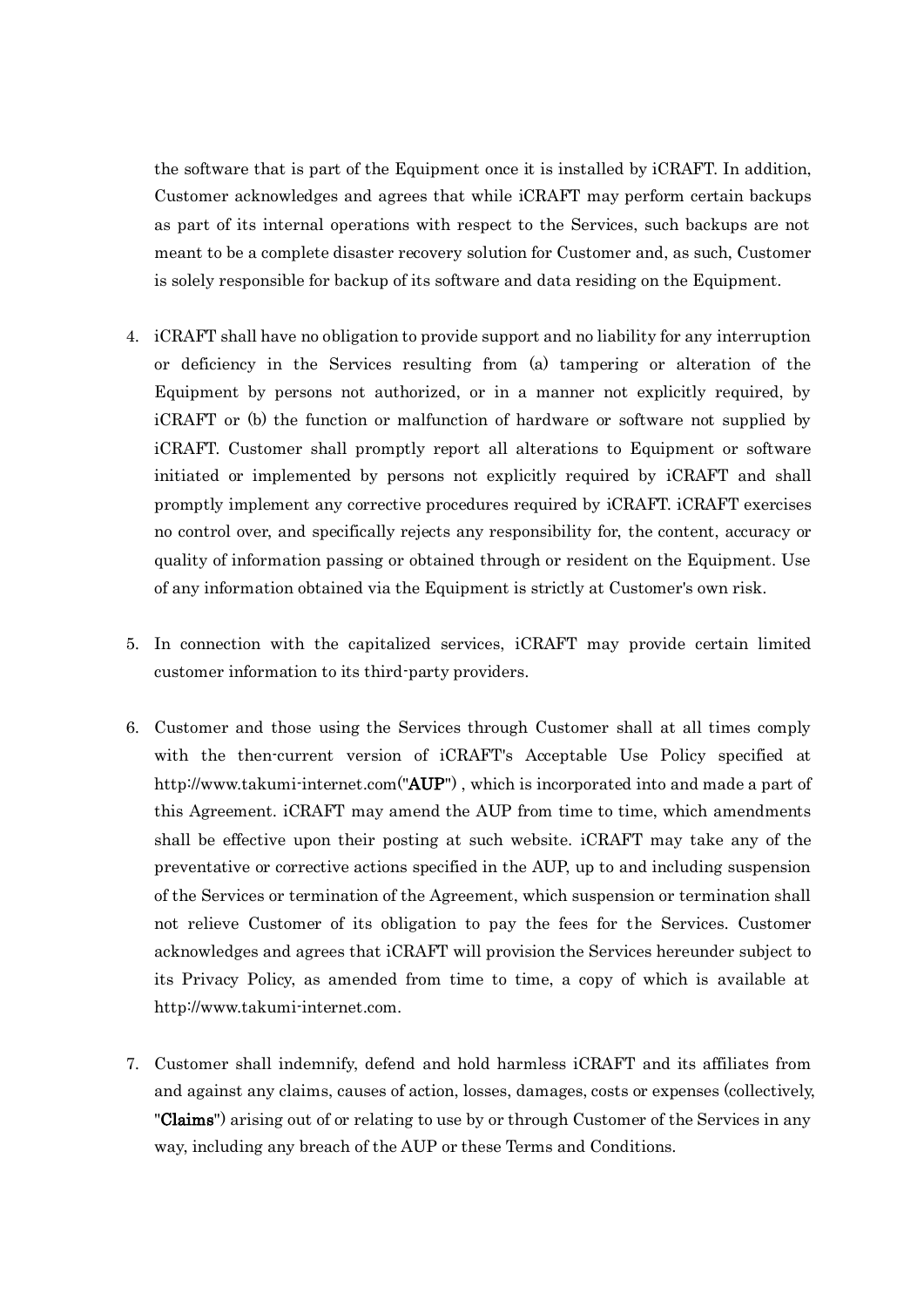- 8. iCRAFT reserves the right to monitor Customer's bandwidth and/or disk usage and to utilize technology to limit such usage to ordered amounts and/or to charge Customer for any excessive usage. iCRAFT further reserves the right to suspend access to Customer's account, website, script or other application in the event iCRAFT reasonably believes that such account, website, script or other application is the cause of interruptions in iCRAFT's ability to provide services to other customers, which suspension or termination shall not relieve Customer of its obligation to pay the fees for the Services. In the event of any such suspension, iCRAFT will notify Customer as soon as practicable so that Customer may take remedial action in order to regain access to its website, script or other application. Customer acknowledges and agrees that in an effort to control spam (i) iCRAFT may utilize certain technologies to block incoming and outgoing email which iCRAFT determines, in its sole discretion, may be spam, (ii) iCRAFT servers will not accept connections from unsecured systems (including, without limitation, open relays, open proxies, open routers or any other system that has been determined to be available for unauthorized use), (iii) iCRAFT may, in its sole discretion, reject connections from systems that use dynamically assigned or residential IP addresses, and (iv) iCRAFT may, in its sole discretion, reject connections from any IP address that does not have reverse DNS (a PTR record).
- 9. iCRAFT MAKES NO WARRANTIES OF ANY KIND, WHETHER EXPRESS OR IMPLIED, WITH RESPECT TO THE SERVICES OR EQUIPMENT; AND DISCLAIMS ANY WARRANTY OF TITLE, MERCHANTABILITY, NON-INFRINGEMENT AND FITNESS FOR A PARTICULAR PURPOSE. iCRAFT shall not be liable for any failure or delay in performance due to circumstances beyond its reasonable control, including, without limitation, acts of God, earthquakes, labor disputes, changes in law, regulation or government policy, riots, war, fire, epidemics, acts or omissions of vendors or suppliers, equipment failures, transportation difficulties, or any other such occurrences. Either party may terminate this Agreement if the failure or delay of performance caused by such event of force majeure continues for a continuous period of 10 business days.
- 10. IN NO EVENT SHALL EITHER PARTY BE LIABLE FOR ANY INDIRECT, INCIDENTAL, SPECIAL, PUNITIVE OR CONSEQUENTIAL DAMAGES OR LOSS OF PROFITS, REVENUE, DATA OR USE OF SERVICES BY CUSTOMER OR ANY THIRD PARTY, WHETHER IN AN ACTION IN CONTRACT, TORT, STRICT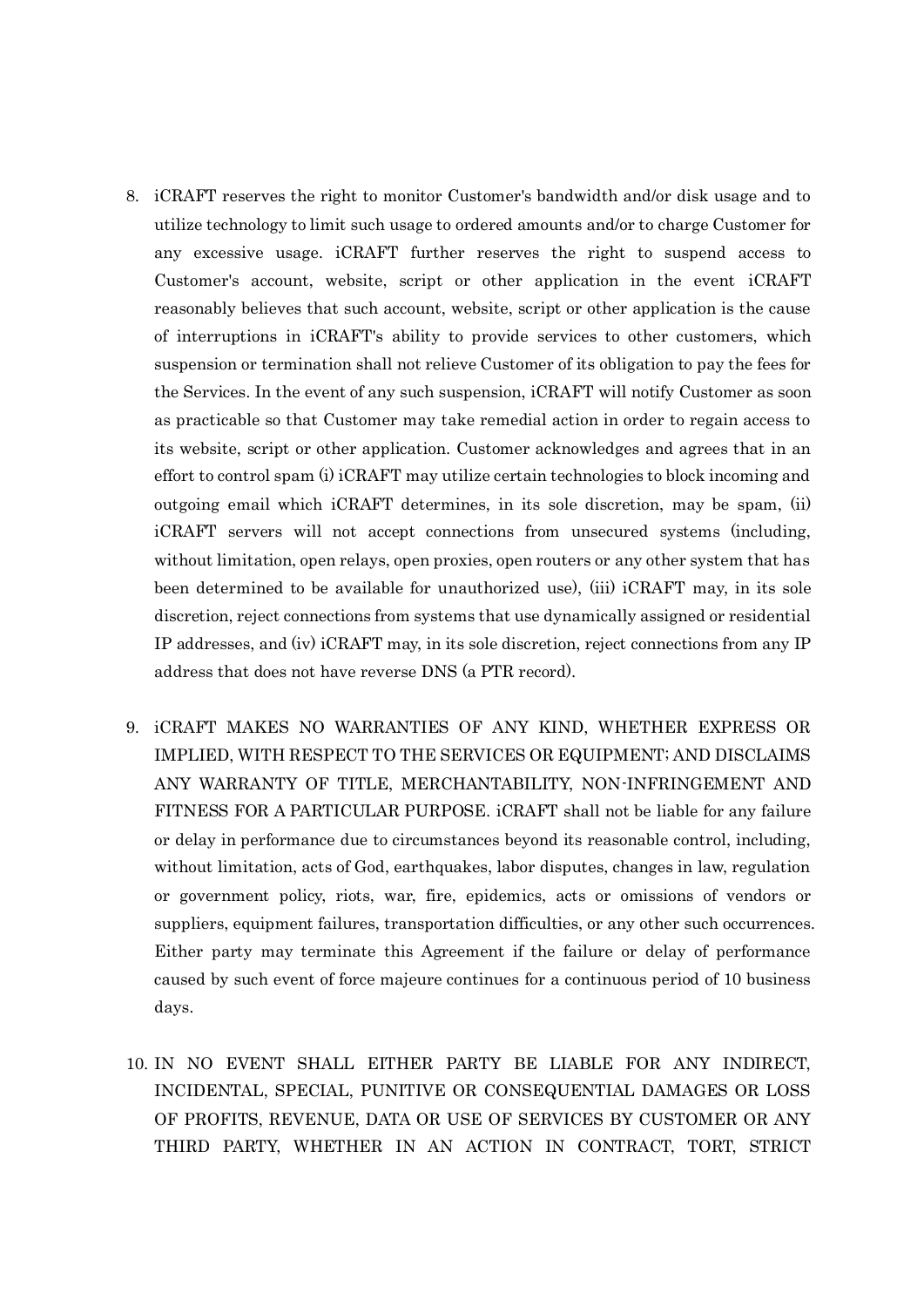LIABILITY OR OTHER LEGAL THEORY, EVEN IF SUCH PARTY HAS BEEN ADVISED OF THE POSSIBLITY OF SUCH DAMAGES. Notwithstanding anything to the contrary stated in this Agreement, Customer's sole remedies for any Claims relating to the Services are set forth in Section 12. In no event shall iCRAFT's and its affiliates' aggregate, collective liability for any Claims (including negligence or otherwise), exceed the amount paid by Customer for the Services during the 12-months preceding the date the Claim occurred or arose.

- 11. Any Internet Protocol addresses ("IP Addresses") assigned to Customer by iCRAFT in connection with the Services (i) shall be used only in connection with the Services and (ii) will require iCRAFT to disclose certain Customer contact information to the applicable registry for Internet numbers.If for any reason Customer discontinues use of the Services or this Agreement terminates, Customer's right to use the IP Addresses shall terminate. iCRAFT may change the IP Addresses immediately when required by a change in services requested by Customer or in order to perform emergency maintenance or otherwise provide Services to Customer, without prior notice. For any other reason, iCRAFT may change the IP Addresses upon 30 days' written notice to Customer.
- 12. Customer acknowledges that all right, title and interest in any and all technology, including the software, that is part of or provided with the Services and any trademarks or service marks of iCRAFT or third parties utilized in connection with the Services (collectively, "iCRAFT Intellectual Property") are vested in iCRAFT and/or in iCRAFT's licensors. Unless otherwise specifically provided in this Agreement, Customer shall have no right, title, claims or interest in or to the iCRAFT Intellectual Property. Customer may not copy, modify or translate the iCRAFT Intellectual Property or related documentation, or decompile, disassemble or reverse engineer the iCRAFT Intellectual Property, to use it other than in connection with the Services, or grant any other person or entity the right to do so. iCRAFT may not use Customer's name, trademarks, trade names or other proprietary identifying symbols without the prior written consent of Customer, except that, unless otherwise specified on the Service Order iCRAFT may use Customer's name on a list of sample customers for marketing purposes.
- 13. This Agreement shall be binding upon and inure to the benefit of Customer, iCRAFT and iCRAFT's successors and assigns. Customer may not assign this Agreement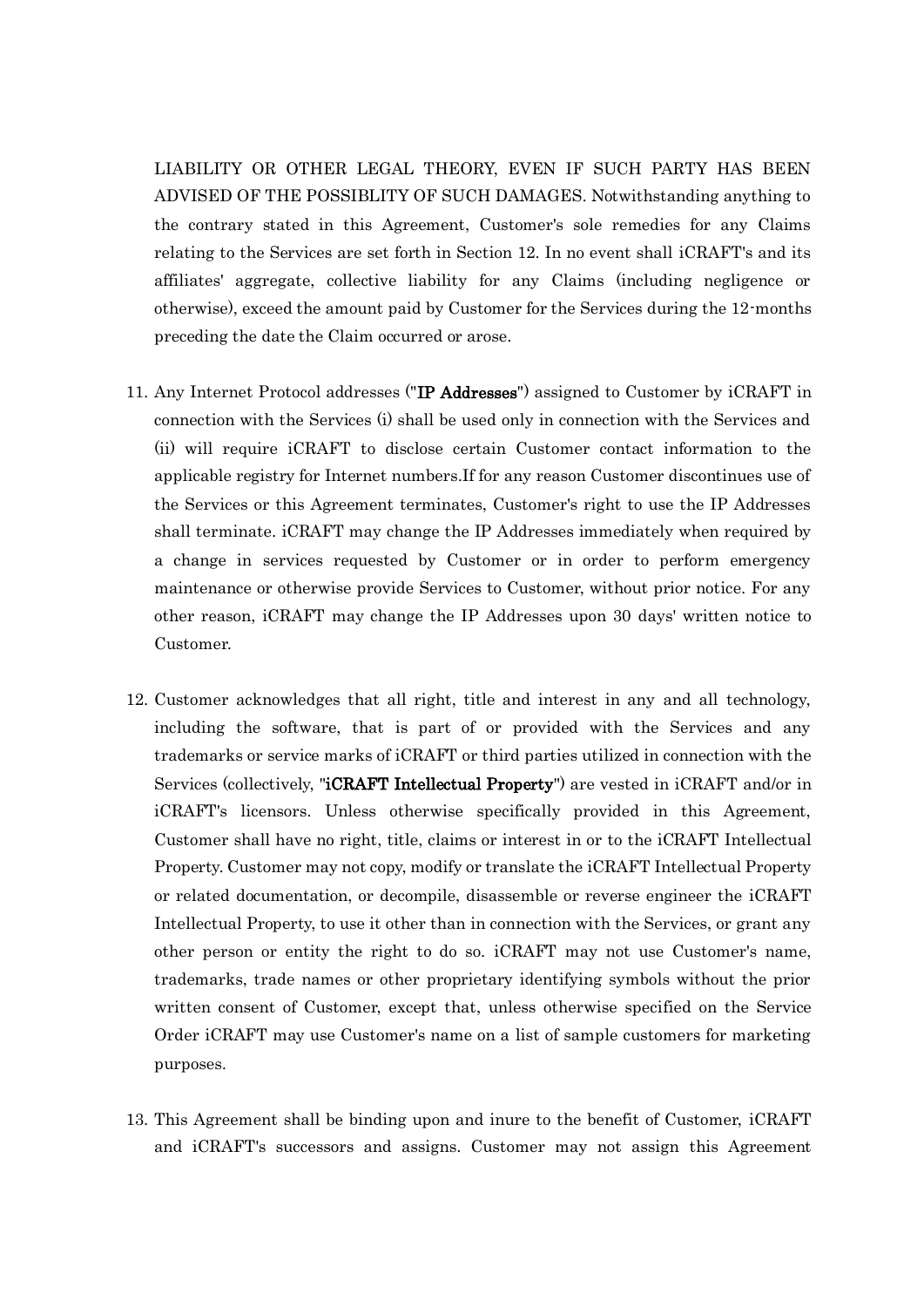without the prior written consent of iCRAFT, which consent will not be unreasonably withheld or delayed.

- 14. The validity, interpretation, enforceability and performance of this agreement shall be governed by and construed in accordance with the laws of the Japan, without regard to conflicts or choice of laws. Any litigation regarding this agreement or any transaction between Customer and iCRAFT shall be brought in the courts located in the Japan and Customer hereby agrees and submits to such jurisdiction and venue as proper.
- 15. This Agreement may not be amended by Customer except upon the written consent of Customer and an officer of iCRAFT. Customer agrees that (i) this Agreement may be amended by iCRAFT from time to time and (ii) any such amendments will be binding and effective immediately upon iCRAFT's notification to Customer via (i) an email to Customer's current contact information in iCRAFT's records or (ii) via Customer's Control Panel for the Services, if applicable. The continued use of any Services shall constitute Customer's acceptance of any such amendments. IF CUSTOMER DOES NOT ACCEPT ANY SUCH AMENDMENTS, CUSTOMER'S SOLE REMEDY SHALL BE TO REQUEST THAT THE AFFECTED SERVICES BE DISCONTINUED, OR WITH REGARD TO DNR SERVICES, THAT THE DOMAIN NAME REGISTRATION BE CANCELLED OR TRANSFERRED TO A DIFFERENT DOMAIN NAME REGISTRAR. In order to request the discontinuance of affected Services, Customer must (i) send a cancellation request to iCRAFT through the means provided in Section 2 herein within 10 days of the date the email is sent by iCRAFT, and (ii) pay all accrued but unpaid fees for the Services rendered to the date of cancellation.
- 16. All notices from iCRAFT shall be deemed received by Customer when sent by iCRAFT to Customer's current email contact on record. Customer is solely responsible for ensuring that its contact information is kept up-to-date.
- 17. Customer consents to iCRAFT's activation of a default "Welcome Page" which may appear when an Internet user requests Customer's registered domain name or website. This Welcome Page welcomes the user to Customer's temporary home page and may link to iCRAFT websites, advertising and/or Internet search tools. The Welcome Page may appear unless and until Customer posts Customer's own content or changes the Welcome Page via the account's Control Panel.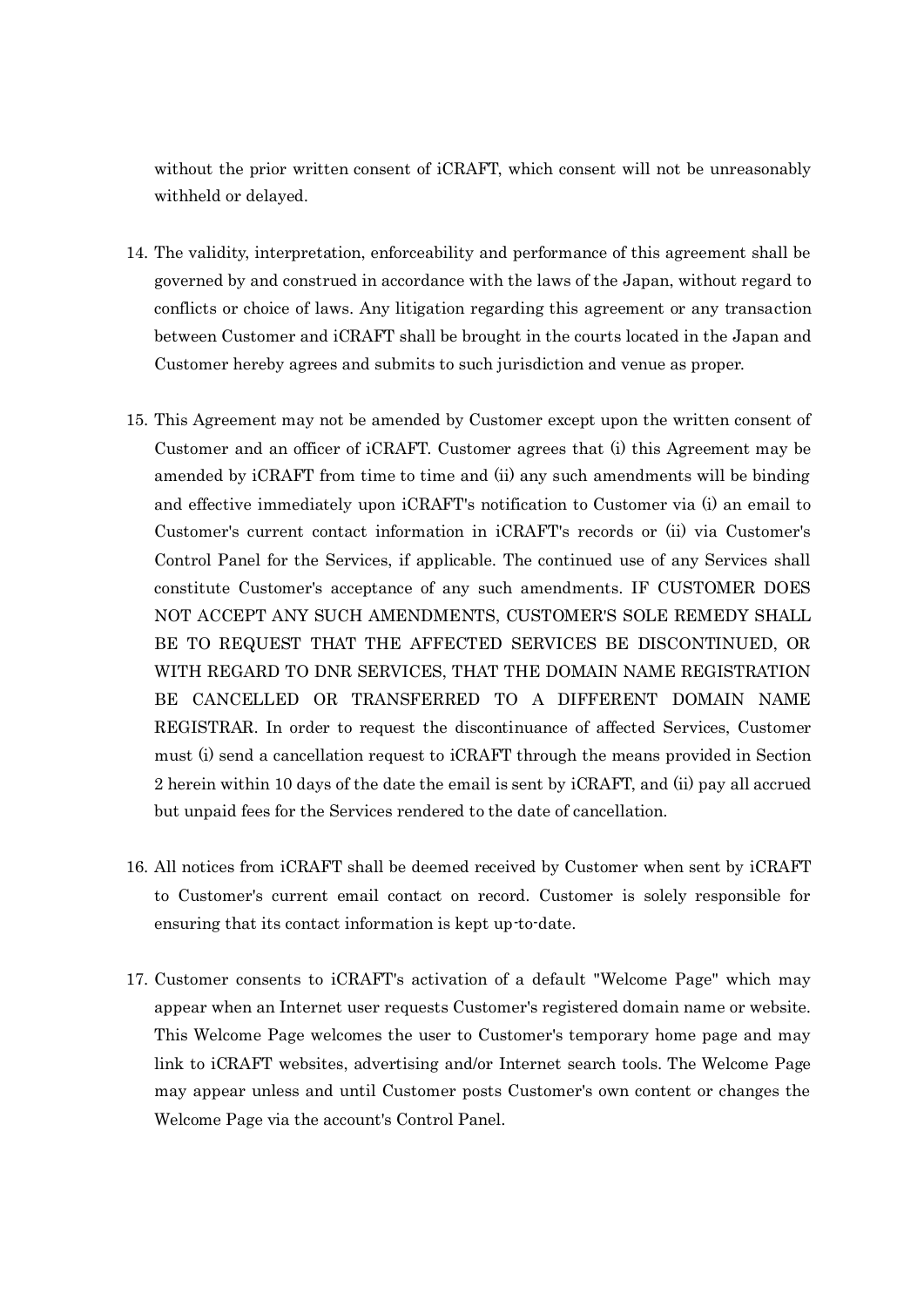18. This Agreement (including the Service Order(s) to which it relates) supersedes all previous and contemporaneous written and oral representations, understandings or agreements related to the Services set forth on the related Service Order(s). The terms of this Agreement shall control inconsistencies between this Agreement and any Service Order. The rights and obligations in this Agreement of the Parties which would be, by their nature or content, intended to survive the expiration or termination of this Agreement shall so survive. It is the explicit intention of the Parties that there are no third-party beneficiaries to this Agreement. No failure or delay on the part of either party to exercise, any right or remedy hereunder shall operate as a waiver thereof nor shall any single or partial exercise of any right or remedy hereunder preclude any other or further exercise thereof or the exercise of any other right or remedy granted hereby or by law. No determination by a court of competent jurisdiction that any term or provision of this Agreement is invalid or otherwise unenforceable shall operate to invalidate or render unenforceable any other term or provision of this Agreement and all remaining provisions shall be enforced in accordance with their terms. This Agreement may be modified by iCRAFT at any time.

## Hosting Services Terms

- A. This Section contains additional terms and conditions that, together with the General Provisions of this Agreement, govern Customer's purchase and use of the Hosting Services, if any, that have been ordered by Customer on the applicable Service Order. Hosting Services include the following products and services:
	- a. HIKARI Plan
	- b. MIYABI Plan
	- c. KIWAMI Plan
- B. Add-On Products and Features. Should Customer be eligible for and choose plans with Products and Features ("Hosting Add-Ons") provided by a Third-Party Provider, Customer understands and agrees that the Hosting Add-Ons are governed by the General and Hosting Terms listed here. In addition, Customer agrees to be bound by the Third-Party Providers' Terms and Conditions, as may be updated from time to time.
- C. Representations and Warranties. Customer represents and warrants that (i) the manner in which the Hosting Services are directly or indirectly used shall not infringe the legal rights of any third party; (ii) all information provided in connection with any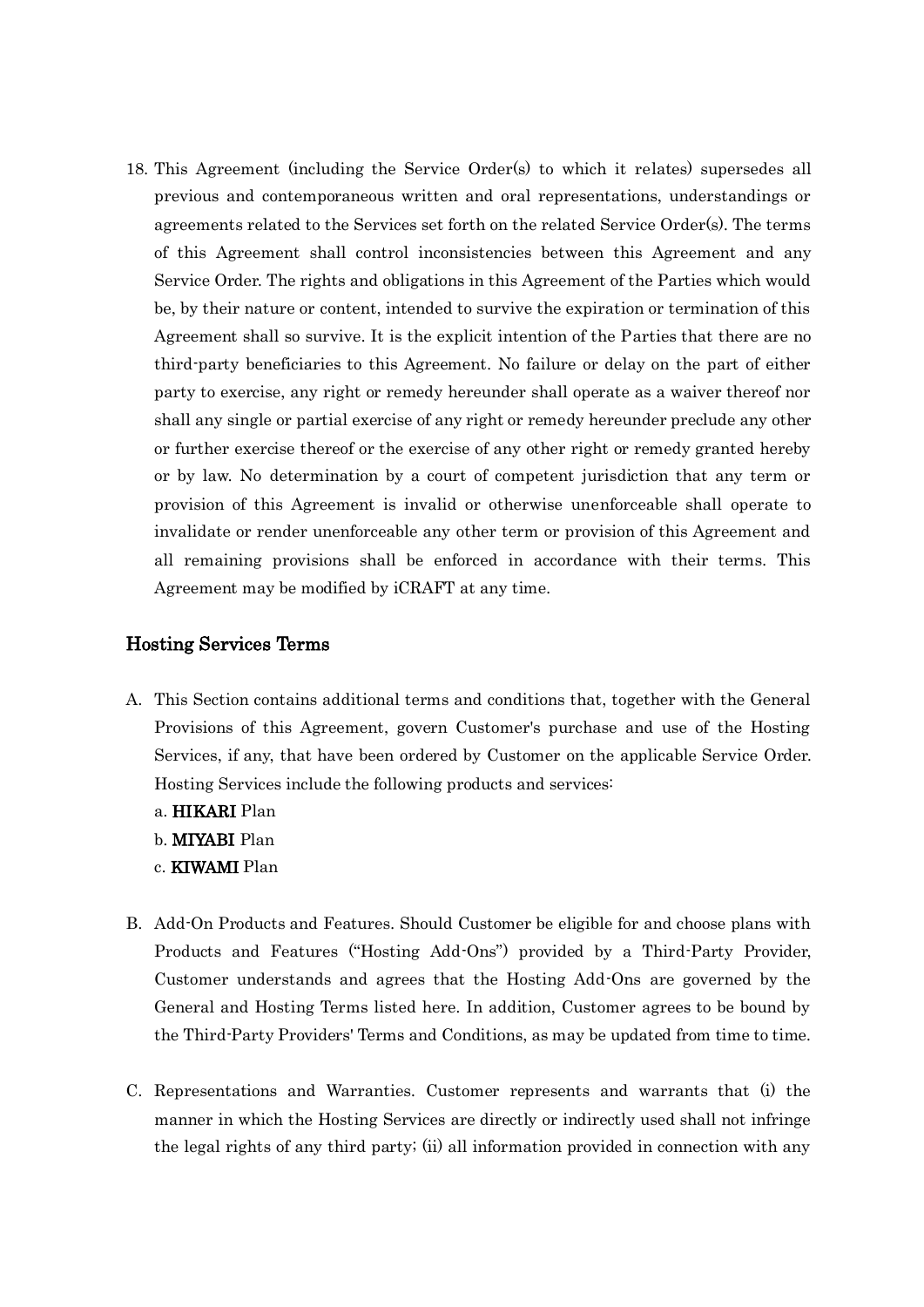Customer registration is and shall remain accurate; and (iii) that Customer's use of Hosting Services will at all times be consistent with all applicable laws.

- D. Fees and Payment. Customer agrees that Customer will pay all fees due according to the prices and terms applicable to the Services. Any failure to follow all required procedures shall be at Customer's sole risk.
- E. Cancellation; Reinstatement. In the event of a chargeback by a credit card company (or similar action by another payment provider allowed by iCRAFT) in connection with the payments of the Services, iCRAFT may suspend or terminate Customer's account immediately. iCRAFT will reinstate Customer's Hosting Services solely at iCRAFT's discretion, and subject to receiving iCRAFT's then-current reinstatement fee.
- F. Required Information. As part of the registration process, Customer will be required to provide certain information, including without limitation contact information such as Customer's full name, postal address, email address, telephone number and fax number, if available ("Personal Information"). Customer agrees to update this information promptly as needed to keep it current, complete and accurate, and to add such additional information as iCRAFT may reasonably require from time to time. Customer may access Customer's Personal Information to review, modify or update such information through the Customer's Control Panel. CUSTOMER AGREES THAT CUSTOMER'S WILLFUL PROVISION OF INACCURATE OR UNRELIABLE INFORMATION, WILLFUL FAILURE PROMPTLY TO UPDATE INFORMATION PROVIDED TO iCRAFT OR FAILURE TO RESPOND FOR MORE THAN FIFTEEN (15) CALENDAR DAYS TO INQUIRIES CONCERNING THE ACCURACY OF CONTACT DETAILS ASSOCIATED WITH ANY SERVICES SHALL CONSTITUTE A MATERIAL BREACH JUSTIFYING SUSPENSION OR TERMINATION OF SUCH SERVICES.
- G. Use of Personal Information. Customer agrees and acknowledges that iCRAFT will share Personal Information with third parties as applicable laws and/or policies may require or permit. Customer further agrees and acknowledges that iCRAFT be permitted (and in some cases may be required) to make the Personal Information directly available to third party vendors, for purposes of inspection, targeted marketing or other purposes as required or permitted by applicable laws and/or policies. iCRAFT agrees that it will not process data about any identified or identifiable natural person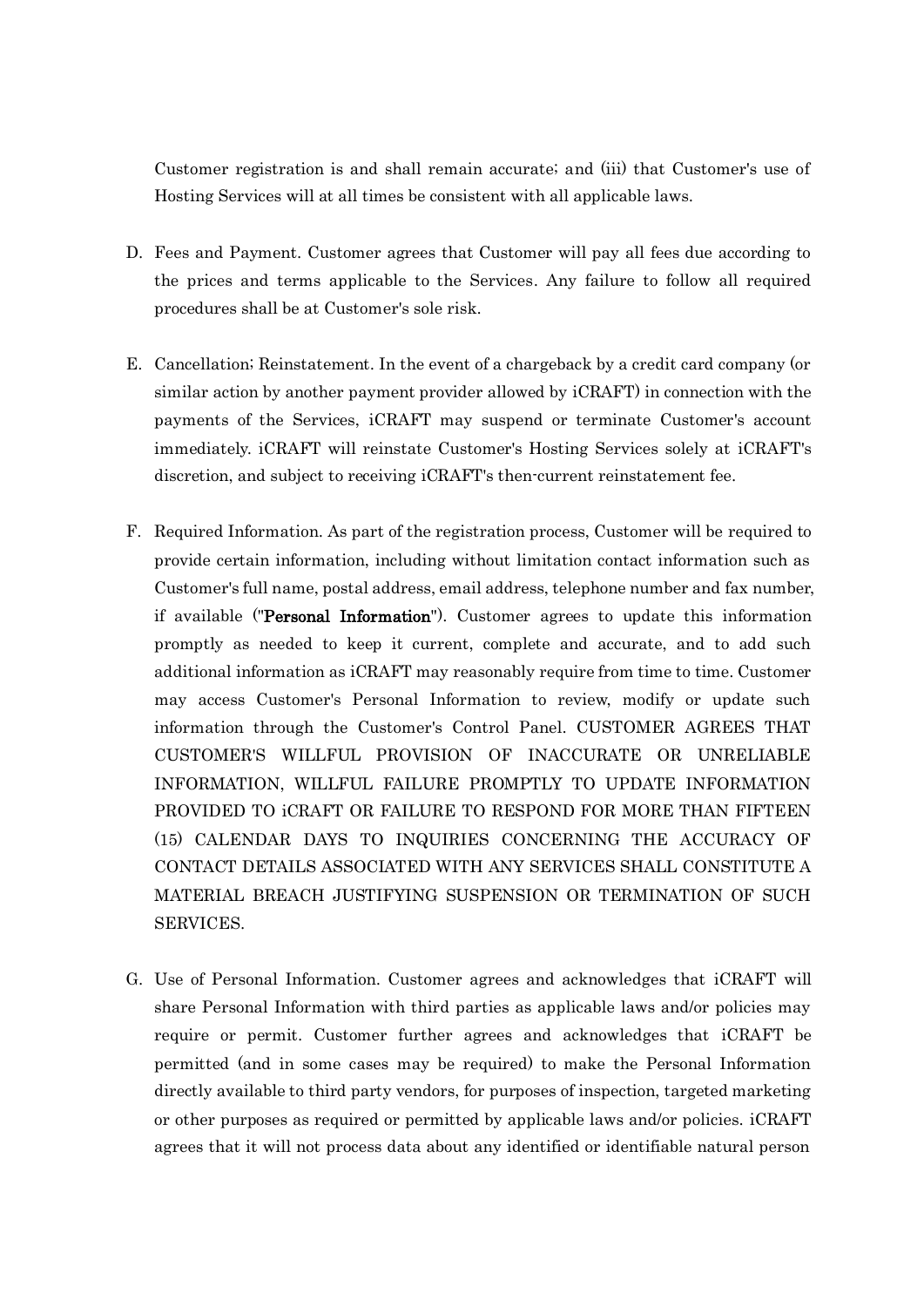that it obtains from Customer in a way incompatible with the purposes and other limitations described in this agreement, and will take reasonable precautions to protect the information it obtains from Customer from loss, misuse, unauthorized access or disclosure, alteration or destruction.

- H. Third Party Information. In the event that Customer provides information about a third party in the course of any registration, Customer hereby represents and warrants that Customer has (i) provided notice to that third party of the disclosure and use of the party's information, and (ii) obtained that third party's express consent to the disclosure and use of that party's information as set forth herein. If Customer is setting up services for someone else, Customer represents and warrants that Customer has the authority to bind that person as a principal to all terms and conditions herein. If Customer licenses or otherwise permits third parties to use the Customer's account, Customer will remain the responsible contracting party hereunder, and will be responsible for all obligations under this agreement, including but not limited to payment obligations, and providing (and updating, as necessary) both Customer's own full contact information and accurate technical, administrative, and billing contact information adequate to facilitate timely resolution of any problems that arise in connection with the customer account.
- I. Breach and Revocation. iCRAFT reserves the right to suspend, cancel, transfer or modify any account immediately: (i) in the event Customer breaches any provision of this Agreement; or (ii) in response to an order from a court of competent jurisdiction, or arbitration award.
- J. Bandwidth and Storage. Customer agrees to purchase the level of Hosting Services commensurate with the needs of its usage requirements. Customer's usage of Hosting Services may not adversely affect other customers. Customer agrees that if a server approaches capacity, iCRAFT may take remedial action without notice to Customer and such action may affect Customer's account access, Customer's IP Address, or other information. Customer further agrees that if iCRAFT determines, in its sole discretion, that Customer's bandwidth and storage space usage adversely affects other customers or iCRAFT's systems, iCRAFT may disable, suspend, limit, or terminate your Hosting Services without notice.
- K. iCRAFT's Shared Business Hosting Services. iCRAFT's Shared Business Hosting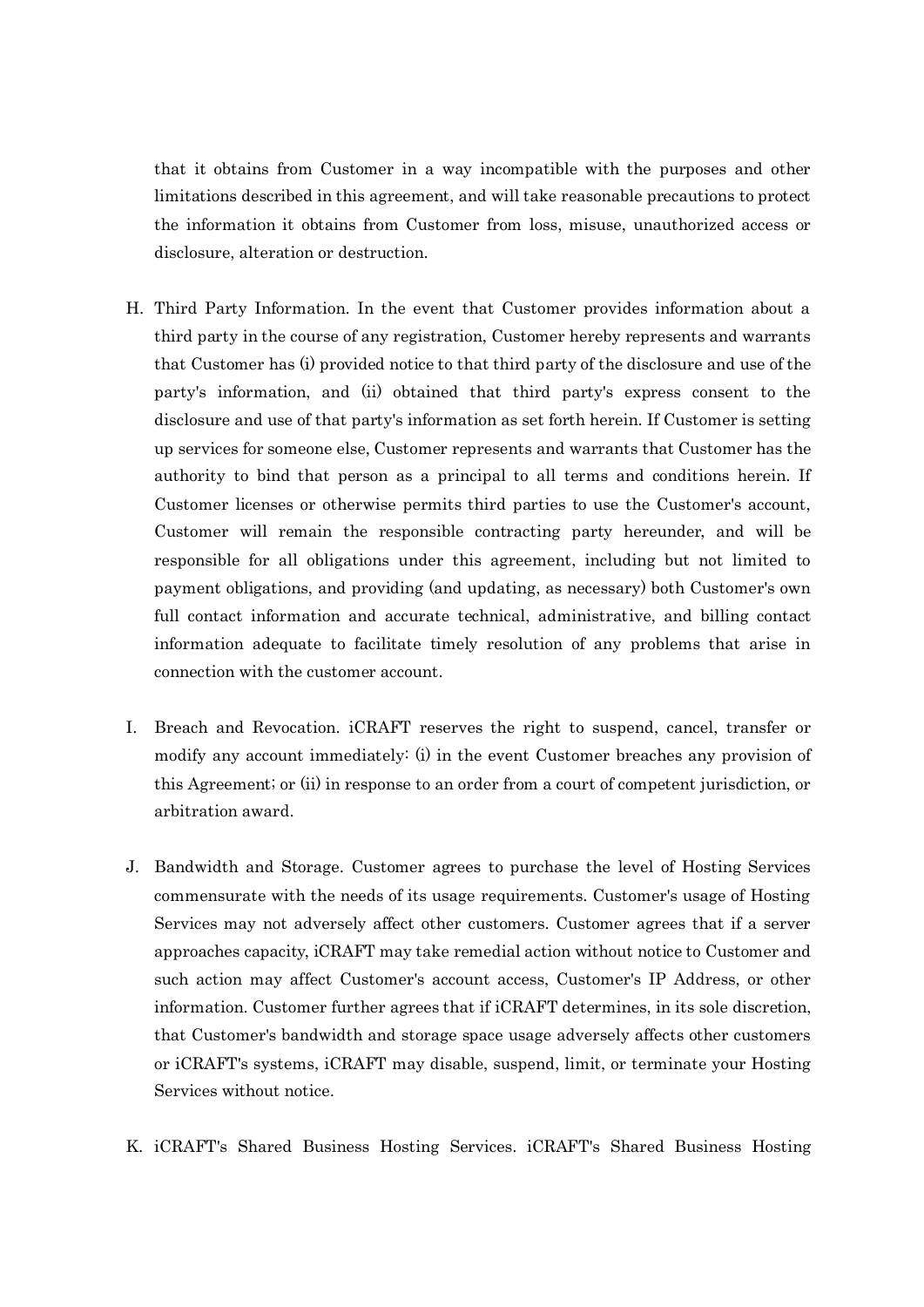Services are for reasonable, legitimate web-hosting and e-mail hosting purposes deemed suitable for a shared server environment ("Legitimate Web-Hosting Purposes") only. Using iCRAFT's Shared Business Hosting Services for uses other than Legitimate Web-Hosting Purposes ("Non-Legitimate Web-Hosting Purposes") is prohibited. Customer agrees that whether Customer's usage constitutes Legitimate or Non-Legitimate Web-Hosting Purposes shall be determined solely at iCRFT's discretion. If iCRAFT, in its sole discretion, determines that a Customer is using iCRAFT's Shared Hosting Services for Non-Legitimate Web-Hosting Purposes, iCRAFT may suspend, disable, limit, or terminate Customer's account without notice, which suspension, disablement, limitation, or termination shall not relieve Customer of its obligation to pay all applicable fees for the Services.

- a. Legitimate Web-Hosting Purposes may include, but is not limited to reasonable standards based on average use by a typical customer at the applicable plan level and may include maintenance of:
	- 1. E-mail
	- 2. HTML Files
	- 3. XML Files
	- 4. Imbedded images such as JPEG or GIF, etc.
	- 5. Scripts such as PERL or PHP, etc.
- b. Non-Legitimate Web-Hosting Purposes may include, but is not limited to:
	- 1. Maintenance of multimedia files for streaming video or audio in excess of 5 GB
	- 2. Online storage
	- 3. Data backups or archives
- L. PCI Compliance. iCRAFT does not provide PCI or any other compliance certifications for our customers. It is your responsibility to ensure that you are compliant with any laws that apply to you in using the Services, including but not limited to, ensuring that you are using the Services appropriately, any appropriate products and services in order to meet compliance requirements, and any other compliance requirements. iCRFT does not supply AOCs or any other form of certification for our Customers. Use of iCRAFT's services is at Customer's sole risk.
- M. CUSTOMER AGREES THAT THE HOSTING SERVICES ARE PROVIDED ON AN